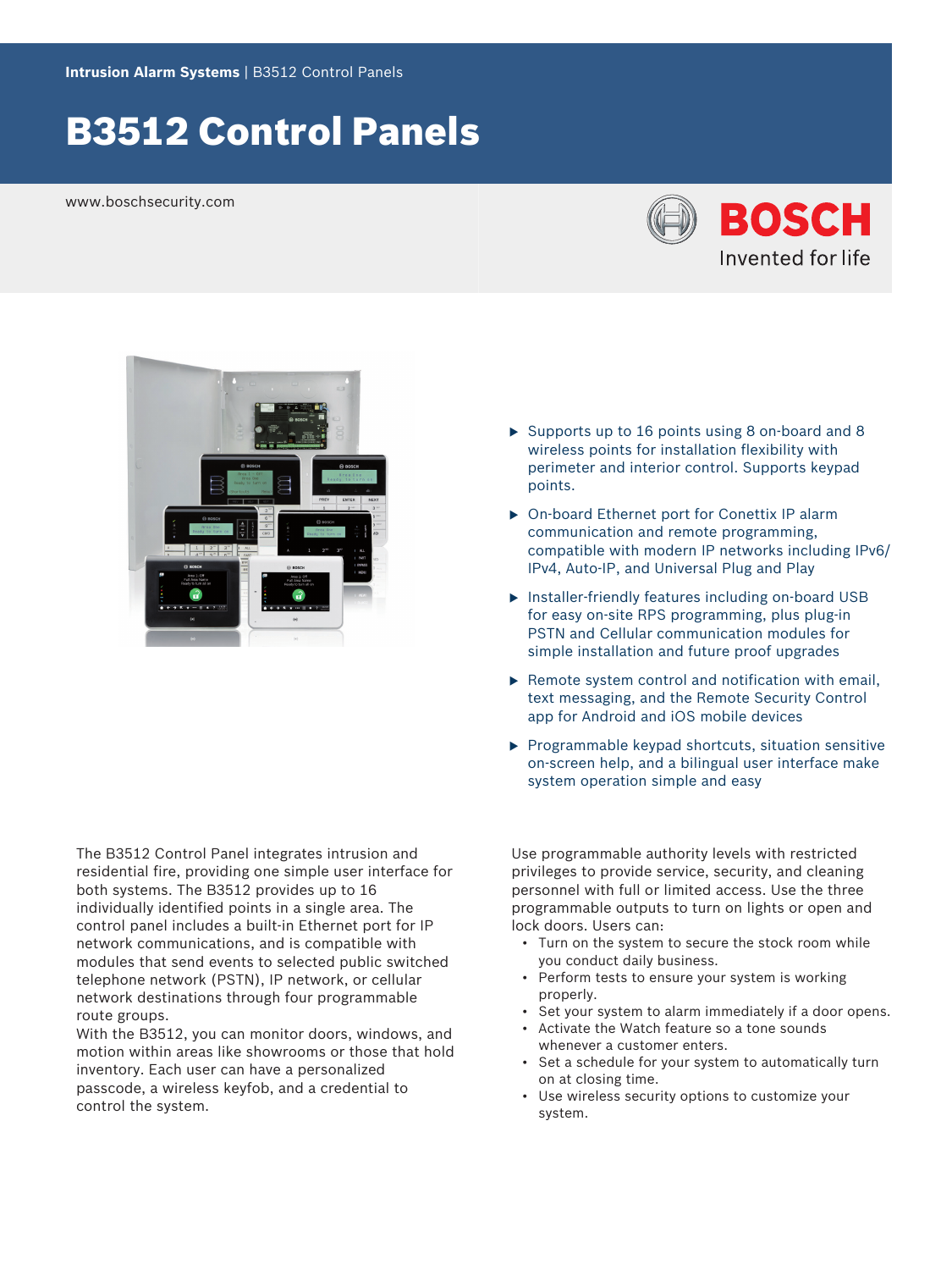Central monitoring stations provide 24-hour system monitoring with access to vital services. Professional security personnel can test the system, monitor system activity, and alert the police, fire department, or other emergency response teams if necessary.

#### **Functions**

# **Programmable outputs**

- 500 mA not to exceed 1.3 A total current for a burglary system, or not to exceed 1.0 A total current for household fire applications
- 800 mA auxiliary power at 12 VDC
- Four alarm-output patterns
- Programmable bell test
- Three programmable outputs; one high current using a relay, and two trigger outputs
- Output A contact rating is 3 Amps

#### **System response**

- High-performance micro-controller provides industry leading system response
- 20 custom point indexes
- Selectable point response time
- Cross point capability
- Fire alarm verification
- Dangerous gas indicator includes carbon monoxide (NFPA 720)
- Watch mode
- A scheduled event (SKED) to perform several functions, such as turn on (arm) the system, turn off (disarm) the system, bypass and unbypass points, and control relays

### **User interface**

- Supervision of up to 4 keypads
- Custom keypad text is fully programmable through RPS
- Full function menu including custom functions
- Authority by area and 32 character name for each user
- 14 custom authority levels control user's authority to change, add, or delete passcodes to disarm or bypass areas; and to start system tests
- Programmable primary and secondary language by user and keypad; select from English, Spanish, French, and Portuguese

#### **Area Re-Arm**

For higher security applications, this feature guarantees that areas are always rearmed, and are disarmed for no longer than a specific, configurable, amount of time (for example, service time).

# **Custom functions**

For added convenience, the installer can program one custom function. A custom function allows customers to complete complex tasks with fewer keystrokes. For example, a custom function can bypass a group of points and arm the system, allowing the user to perform this function with one easy command. Installers can use custom functions to control a

particular room. Customers activate a custom function with a keypad, with a keyfob, by faulting a point, or automatically as a scheduled event (SKED).

#### **Passcode security**

- Two-man rule. Requires two people with two unique passcodes to be present at the time of opening.
- Early ambush. Allows users to verify that the facility is safe by requiring two passcodes. The control panel sends a duress event if the user does not enter the passcode a second time after inspecting the premises.
- Dual authentication. Requires two forms of identification before processing certain system commands, including turning off the system and opening doors. A standard system user must have a passcode, a credential (token or card), and appropriate command authority permissions assigned in the door and keypad's assigned area.

#### **Easy exit control**

The control panel changes from one On (armed) state to another without turning off (disarming) the system. For example, if you change the state from Part On (Perimeter Arm) to All On (Master Arm), the control panel complies and reports the change. Easy Exit Control reduces the number of keystrokes, simplifying system operation.

#### **Programmable passcode-controlled menu list**

Passcode-controlled shortcuts provide users only with the options and information pertinent to them, simplifying system operation.

### **Monitor Delay/Delayed Response**

Create a special point index that delays the reaction of a point for a specified time (up to 1 hour in minutes and seconds). This delay provides time for the specified condition to reset before activating any annunciation. The system can annunciate locally and send a report, if desired. When the system is armed, the point can respond like a normal point – providing dual functionality. Use this feature to ensure that perimeter doors have not been propped open, or to monitor critical areas such as computer rooms and safes, for example.

#### **System users**

The system supports up to 10 users. Each user can have a personalized passcode, a wireless keyfob, and a credential to control the system. You can assign passcodes to one of 14 customized authority levels that can be restricted to operate only during certain times. Programmable primary and secondary language by user and keypad; select from English, Spanish, French, and Portuguese.

#### **Communication formats**

The control panel prioritizes and sends reports to four route groups. Network and phone communications can use either the Modem4 or the Contact ID communications formats. Each group has a programmable primary and backup destination.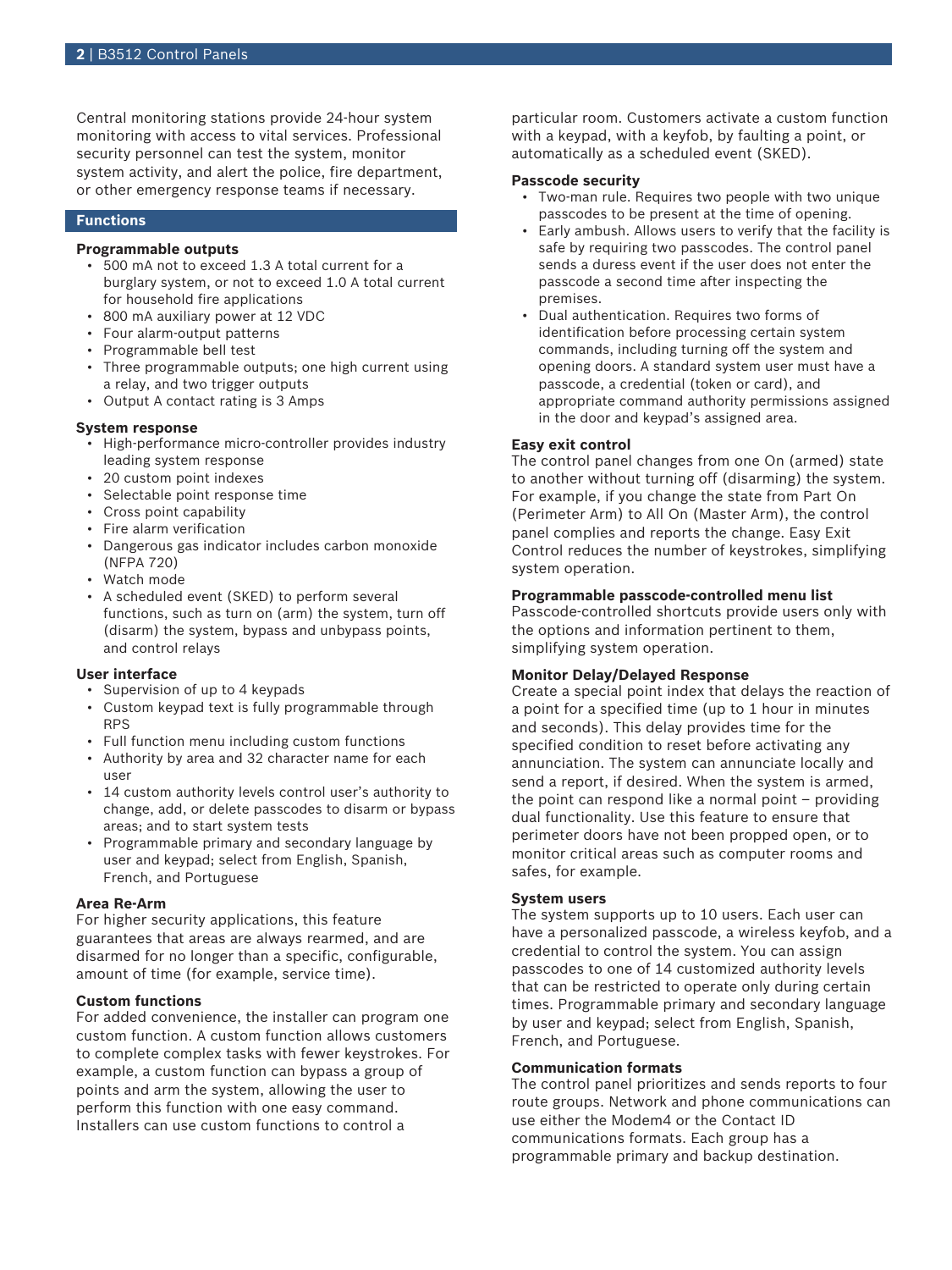The control panel provides flexible communications for most central stations with reporting capabilities such as:

- Individual point numbers
- Opening or closing reports by user and area number
- Remote programming attempts
- Diagnostic reports

# **IP communication**

The control panel can use on-board Ethernet (IP) connection (the on-board Ethernet port is excluded on "E" versions) to communicate with a Conettix D6600 or a Conettix D6100IPv6 Communications Receiver/ Gateway.

The control panel can optionally use a B426 Conettix Ethernet Communication Module or a Conettix Plug-in Cellular Communicator (B440/B441/B442/B443). Using Conettix IP communication offers a secure path that includes anti-replay/anti-substitution features and provides enhanced security with AES 256-bit encryption (using Cipher Block Chaining (CBC)). The control panel supports Domain Name System (DNS) for both remote programming and central station communication. DNS provides ease of use, eliminating the need to use static IP addresses as your reporting destination, and accommodates a simple solution for central station disaster recovery. IP Setup is easy, eliminating the need to use complicated internet programming tools such as ARP and Telnet. The control panel supports both IPv6 and IPv4 networks.

# **Communication paths**

The control panel accommodates up to four separate phone and four separate network paths to the central station receiver. When resetting alarms or turning a system on and off, the user is identified by name and number.

# **Personal notification**

The control panel can send text messages and emails for personal notification over Ethernet or using a cellular communicator. You can configure up to 16 destinations using a combination of cellular phone numbers and email addresses. The control panel sends notifications in the user's programmed primary language.

# **Firmware updates**

The system allows remote firmware updates through Remote Programming Software (RPS) using the RPS Firmware Update Wizard. The Firmware Update Wizard uses the on-board USB connection or the on-board Ethernet (IP) connection (the on-board Ethernet port is excluded on "E" versions) to transmit firmware updates.

The control panel can optionally receive firmware updates from RPS using a B426 Conettix Ethernet Communication Module or a Conettix Plug-in Cellular Communicator (B440/B441/B442/B443). Notice! Cellular firmware updates require more time than Ethernet updates and carrier data rates apply.

- Control panel updates. Remotely update the control panel firmware for easy feature enhancements without replacing ROM chips.
- Module update support. Remotely update the firmware on connected SDI2 modules for easy feature enhancements without visiting each individual module.

# **A wide variety of input options**

Each point:

- Accommodates normally‑open (NO) and normally‑closed (NC) devices with end‑of‑line (EOL) resistor supervision.
- Accepts programming for fire, gas, fire supervisory, or intrusion applications.
- Supports hardwired and wireless devices.

### **Security and fire detection**

The control panel provides 8 on-board points, and up to 8 additional wireless points. You can program individual points to monitor burglar alarms, fire alarms, and supervision devices.

# **Event log**

The event log stores local and reported events. The event log includes information such as time, date, event, area, point, and user. View the event log from a keypad or use RPS to remotely retrieve event information. When the event log reaches a programmed threshold of stored events, it can send an optional report to a receiver.

The log stores up to 127 local and reported events.

# **Scheduled events (SKEDs)**

The internal clock and calendar start a scheduled event (SKED). A SKED performs functions such as turn on or off, relay control, or point bypassing.

- One scheduled event with up to 25 different functions
- Two opening windows and two closing windows
- Two user windows
- Day-of-week, date-of-month, or holiday only schedules
- One holiday schedule of 366 days (leap year)

# **Programming**

Installers can perform limited programming on-site with a keypad (critical parameters; such as account IDs, central station and RPS IP addresses and phone numbers, reporting formats, and more). They can also do full programming on-site or remotely (attended or unattended) with RPS. A programmable system passcode prevents unauthorized remote programming.

#### **Diagnostics**

Keypads and RPS offer diagnostic help for monitoring and troubleshooting. The diagnostics features allow you to view the status of the wired and wireless devices. The features provide the status of the control panel and its connected devices, such as firmware version, power, and missing conditions. View the status of each area.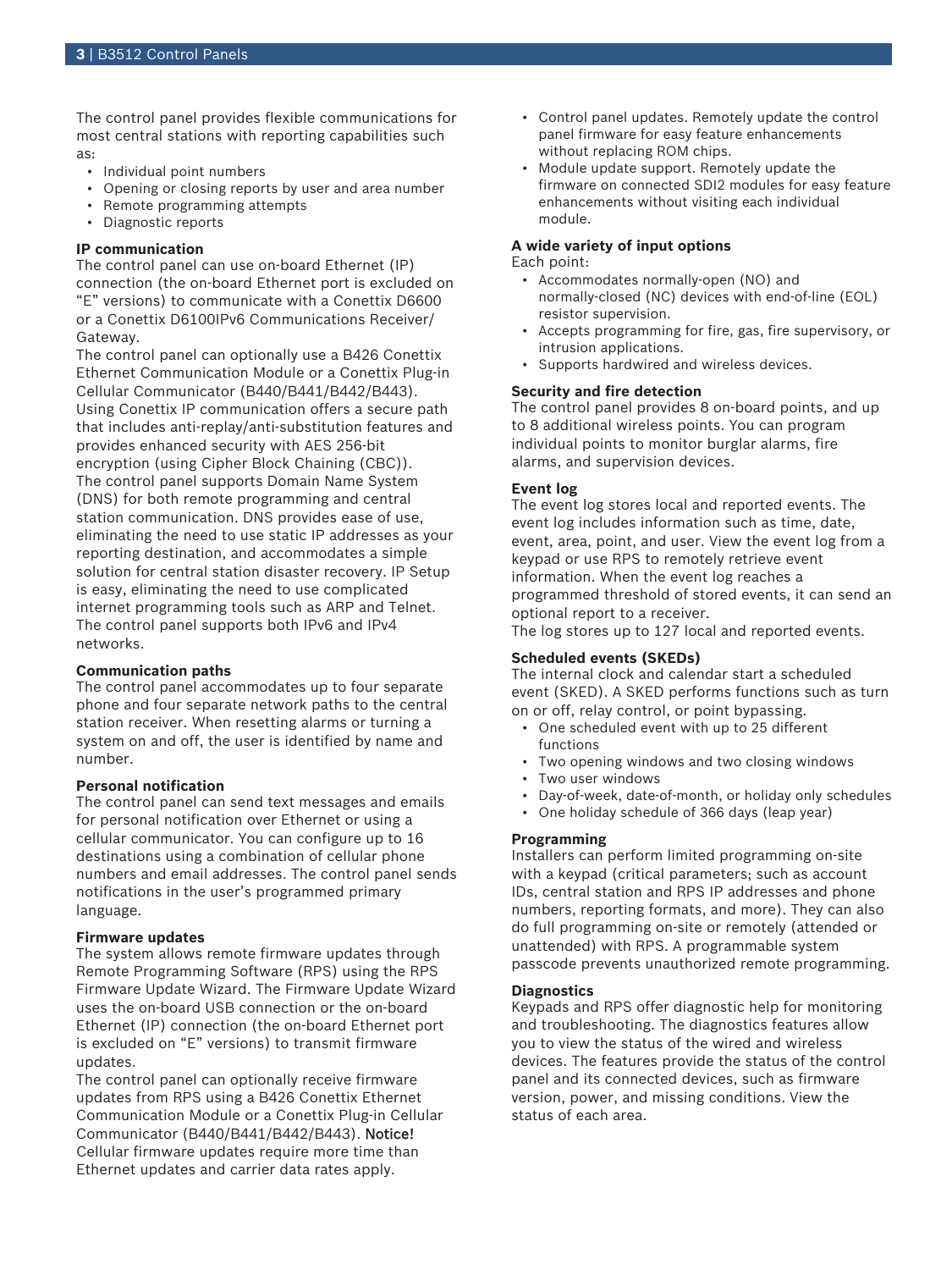# **Bosch Video Management System integration**

With Bosch Video Management System (Bosch VMS) and an intrusion system, the VMS operator has a single user interface to monitor and control the intrusion system combined with video surveillance. With Bosch VMS and a control panel, the operator can, for example:

- View videos triggered by intrusion events, including all relevant information such as areas, point, and user show in the display with the event
- View areas, points, outputs, and doors with their statuses – on the Bosch VMS map, providing the exact location in the system.
- Turn on (arm) and turn off (disarm) areas.
- Bypass and unbypass points.

Requirements to integrate Bosch VMS with a control panel:

- A licensed Bosch VMS system using Professional Editions v5.5 or higher or Bosch VMS Enterprise
- Edition v5.5 or higher.
- Expansion license to integrate the intrusion control panel. One license needed per control panel. Order number MBX-XINT-xx for the expansion license added to a Bosch VMS base license. Refer to the Bosch Video Management Software product page on the Bosch website, www.boschsecurity.com.
- Access to Remote Programming Software (RPS).

# **Certifications and approvals**

| <b>Region</b> | <b>Certification</b> |                                                                                  |
|---------------|----------------------|----------------------------------------------------------------------------------|
| <b>USA</b>    | ANSI/<br><b>SIA</b>  | CP-01-2010-Control Panel Standard -<br><b>Features for False Alarm Reduction</b> |
| <b>Region</b> | <b>Certification</b> |                                                                                  |
|               |                      |                                                                                  |
| <b>USA</b>    | $\mathsf{U}$         |                                                                                  |
|               | $\mathsf{U}$         | UL 365 - Police Station Connected Bur-<br>glar Alarm Units                       |
|               | UL                   | UL 609 - Standard for Local Burglar<br><b>Alarm Units and Systems</b>            |
|               | UL                   | UL 636 - Holdup Alarm Units and Sys-<br>tems                                     |
|               | UL                   | UL 985 - Household Fire Warning Sys-<br>tem Units                                |
|               | $\mathsf{U}$         | UL 1023 - Household Burglar Alarm Sys-<br>tem Units                              |
|               | $\mathsf{U}$         | UL 1076 - Proprietary Burglar Alarm<br><b>Units and Systems</b>                  |
|               | UL                   | UL 1610 - Central Station Burglar Alarm<br>Units                                 |
|               | <b>CSEM</b>          | see our website                                                                  |
|               | <b>FCC</b>           | Part 15 Class B                                                                  |
| Canada        | <b>ULC</b>           |                                                                                  |
|               | <b>ULC</b>           | CAN/ULC S303 - Local Burglar Alarm<br><b>Units and Systems</b>                   |

| Region | <b>Certification</b> |                                                                                       |
|--------|----------------------|---------------------------------------------------------------------------------------|
|        | UL                   | CAN/ULC S304 - Standard for Signal Re-<br>ceiving Center and Premise Burglar<br>Alarm |
|        | ULC                  | CAN/ULC S545 - Residential Fire Warn-<br>ing System Control Units                     |
|        | ULC                  | ULC-ORD C1023 - Household Burglar<br><b>Alarm System Units</b>                        |
|        | ULC                  | ULC-ORD C1076 - Proprietary Burglar<br>Alarm Units and Systems                        |

# **Installation/configuration notes**

# **Compatible products**

# Keypads

B942/B942W Touch Screen Keypad (SDI2) B930 ATM Style Alphanumeric Keypad (SDI2) (SDI2) B921C Two-line Capacitive Keypad (SDI2) B920 Two-line Alphanumeric Keypad (SDI2) B915/B915I Basic Keypad (SDI2)

### **Transformers**

CX4010 Plug-in Transformer (18 VAC 22 VA 60 Hz)

ICP‑TR1822‑CAN Plug‑in Transformer (110 VAC primary, 18 VAC 22 VA secondary)

#### **Enclosures**

B10 Medium Control Panel Enclosure

B11 Small Control Panel Enclosure

B12 Mounting Plate for D8103 Enclosure

D2203 Enclosure

D8103 Universal Enclosure (requires a B12)

D8108A Attack Resistant Enclosure (requires a B12)

D8109 Fire Enclosure (requires a B12)

#### Accessories

B56 B56 Keypad Surface Mount Box B96 Keypad Trim Bezel B99 USB Direct Connect Cable B501-10 Interconnect wiring cables (pack of 10)

#### **Detectors**

D285/TH Photoelectric Smoke Detector Heads

FCC-380 Carbon Monoxide Detector

Bosch conventional detectors, including Professional Series, Blue Line Gen2, Blue Line, Classic Line, Commercial Line, and Ceiling Mount motion detectors, as well as glass break, seismic, request-to-exit, photoelectric, heat, and smoke detectors.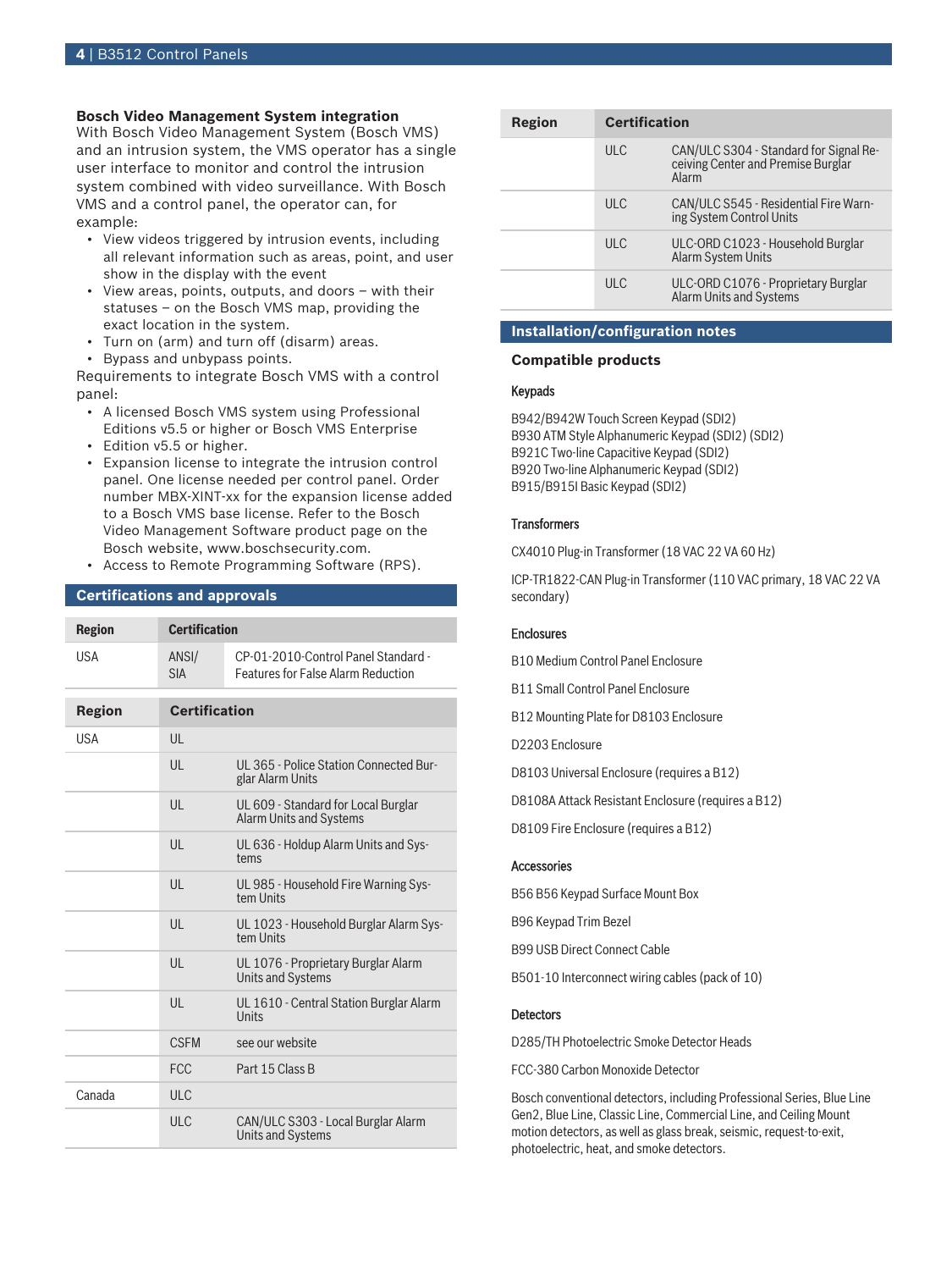#### Modules

B201 2-wire Powered Loop Module B426 Conettix Ethernet Communication Module B430 Plug-in Communicator, Telephone B440 Conettix Plug-in Communicator, Cellular (3G) B441 Conettix Plug-in Cellular Communicator B442 Conettix Plug-in Cellular Communicator (Latin America) B443 Conettix Plug-in Cellular Communicator (Canada) B450 Conettix Plug-in Communicator Interface B520 Auxiliary Power Supply Module B810 wireless receiver (RADION) B820 SDI2 Inovonics Interface Module D113 Battery Lead Supervision Module D125B Dual Class B Initiating Module D129 Class A Initiating Module D130 Auxiliary Relay Module D132A Smoke Detector Reversing Relay Module D134 Dual Relay Module D185 Reverse Polarity Signaling Module D192G Class "B", Style Y Bell Circuit Supervision

#### Applications

Remote Programming Software (RPS or RPS‑LITE) v5.17 and higher

Bosch Video Management System v5.5 and higher

#### Conettix receivers

(Managed and configured with Conettix D6200 Programming/ Administration Software v2.00)

Conettix D6600 Communications Receiver/Gateway (with only D6641 line cards installed) with CPU version 01.10.00

Conettix D6100IPv6 Communications Receiver/Gateway with CPU version 61.10.00

Conettix D6100i Communications Receiver/Gateway with CPU version 61.10.00

### RADION wireless from Bosch

B810 wireless receiver (RADION)

RFBT-A bill trap

RFDL-11-A TriTech motion detector

RFDW-RM-A recessed mount door/window contact

RFDW-SM-A surface mount door/window contact

RFGB-A glass break detector

RFIN-A inertia detector RFKF-A two-button keyfob RFKF-FB-A four-button keyfob RFKF-TB-A two-button keyfob RFPB-SB-A single-button panic RFPB-TB-A two-button panic RFRP-A repeater RFSM-A smoke detector RFPR-12-A PIR motion detector RFPR-C12-A PIR curtain motion detector RFUN-A universal transmitter

#### Inovonics Wireless

B820 SDI2 Inovonics Interface Module

ENKIT-SDI2 SDI2 Inovonics Interface and Receiver Kit. Includes B820 and EN4200

EN1210 Universal Transmitter (Single-input)

EN1210EOL Universal Transmitter with EOL Resistor

EN1210W Door-Window Transmitter with Reed Switch

EN1215EOL Universal Transmitter with Wall Tamper, Reed Switch, and EOL Resistor

EN1223D Water‑resistant Pendant Transmitter (Double‑button)

EN1223S Water‑resistant Pendant Transmitter (Single‑button)

EN1224-ON Multiple-Condition Pendant Transmitter

EN1233D Necklace Pendant Transmitter (Double-button)

EN1233S Necklace Pendant Transmitter (Single-button)

EN1235D Beltclip Pendant Transmitter (Double-button)

EN1235DF Fixed-location Transmitter (Double-button)

EN1235S Beltclip Pendant Transmitter (Single-button)

EN1235SF Fixed-location Transmitter (Single-button)

EN1247 Glass-break Detector Transmitter

EN1249 Bill Trap Transmitter

EN1242 Smoke Detector Transmitter

EN1260 Wall Mount Motion Detector

EN1261HT High Traffic Motion Detector

EN1262 Motion Detector with Pet Immunity

EN1265 360° Ceiling Mount Motion Detector

EN4200 Serial Receiver

EN5040-T High Power Repeater with Transformer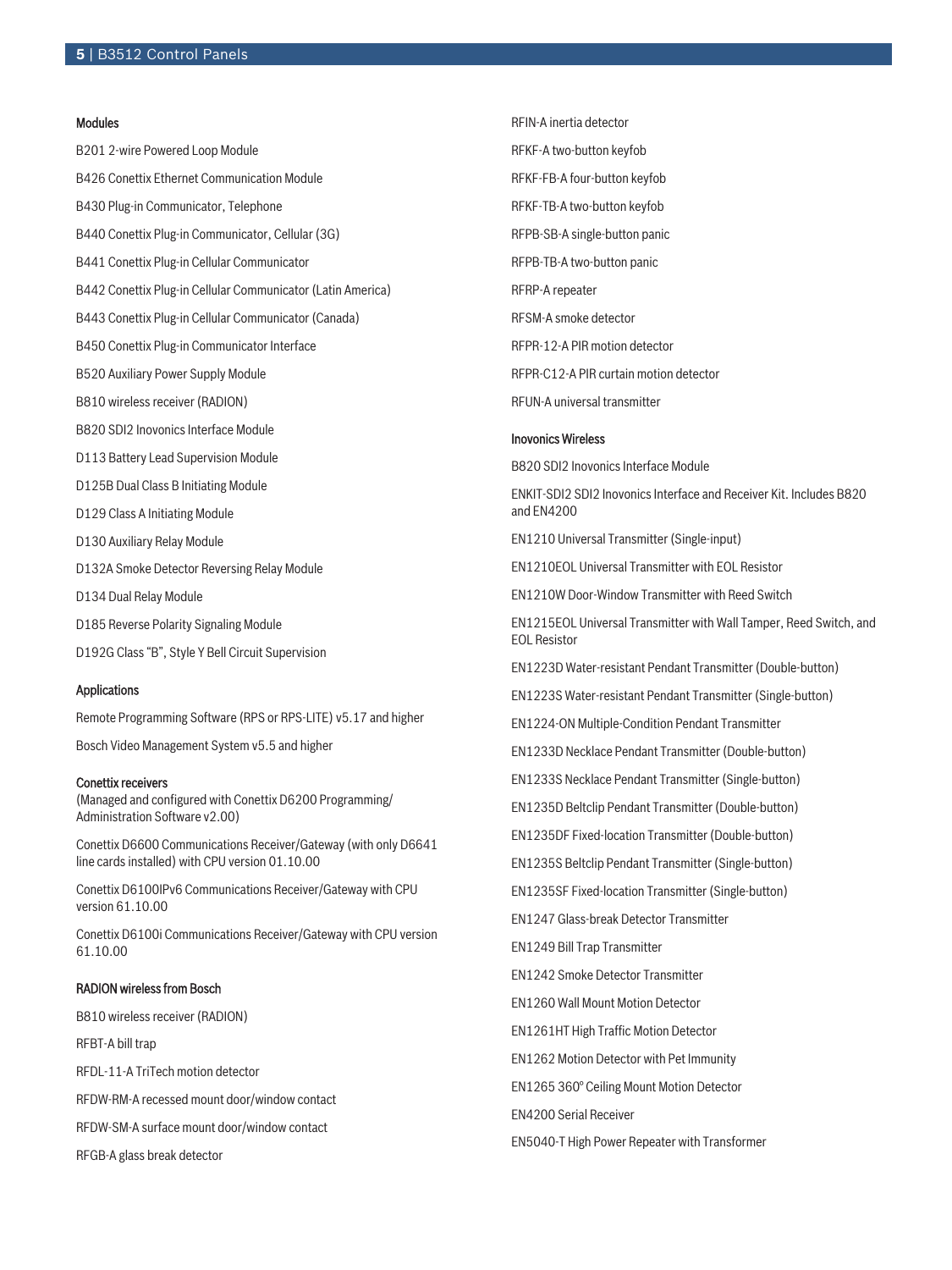# **Parts included**

The B3512 includes the following:

| Quant.                                                | Component                                                                                                             |
|-------------------------------------------------------|-----------------------------------------------------------------------------------------------------------------------|
| $\mathbf{1}$                                          | B3512 board                                                                                                           |
| 1                                                     | Literature pack<br>• UL Installation Instructions<br>• Owner's Manual<br>• Release Notes<br>SIA Quick Reference Guide |
| $\mathbf{1}$                                          | Literature CD containing all product literature                                                                       |
| Each B3512E control panel kit includes the following: |                                                                                                                       |
| Quant.                                                | Component                                                                                                             |

- 1 Plug-in communicator (telephone or cellular, depending on the kit)
- 1 Plug-in Transformer (18 VAC 22 VA 60 Hz)
- 1 B11 Small Control Panel Enclosure
- 1 Literature pack
	- UL Installation Instructions
	- Owner's Manual
	- Release Notes

SIA Quick Reference Guide

1 Literature CD containing all product literature

### **Technical specifications**

#### **Communications**

Ethernet Connector\* One on-board Ethernet connector\*

# **Environmental considerations**

| Relative humidity       | 5% to 93% at +90°F $(+32^{\circ}C)$ ,<br>non-condensing |
|-------------------------|---------------------------------------------------------|
| Temperature (operating) | +32°F to +122°F (0°C to +49°C)                          |

#### **Number of…**

| Areas                | 1                                 |
|----------------------|-----------------------------------|
| Custom functions     | $\mathbf{1}$                      |
| <b>Fvents</b>        | Up to $127$                       |
| Passcode users       | 10, plus 1 Installer passcode     |
| Points               | 16 (8 on-board, up to 8 wireless) |
| Programmable outputs | 3 on-board                        |
| <b>RF</b> points     | 8                                 |
| <b>SKEDs</b>         | 1                                 |

### **Power Requirements**

| Current draw (maximum)                                                       | Idle 125 mA; Alarm 155 mA                                   |
|------------------------------------------------------------------------------|-------------------------------------------------------------|
| Output (alarm)                                                               | 1.3 A at 12 VDC                                             |
| Output (auxiliary, continuous<br>power, and switched auxiliary<br>combined): | 800 mA at 12 VDC nominal                                    |
| Voltage (operating):                                                         | 12 VDC nominal                                              |
| Voltage (AC):                                                                | CX4010 ULL Listed Class 2<br>Transformer 18 VAC 22 VA 60 HZ |

\*The "E" control panels do not include an on-board Ethernet connector.

#### **Trademarks**

All hardware and software product names used in this document are likely to be registered trademarks and must be treated accordingly.

# **Ordering information**

#### **B3512 Control Panel**

The B3512 is available individually or in kits. For kits, refer to *Quick Selection Guide (B Series Kits)* on the Documents tab of the control panel's Product Page at us.boschsecurity.com. Order number **B3512**

#### **B3512E Control Panel**

The B3512E is available only in kits, with a minimum order quantity of 10.

For kits, refer to *Quick Selection Guide (B Series Kits)* on the Documents tab of the control panel's Product Page at us.boschsecurity.com. Order number **B3512E**

#### **B520 Auxiliary Power Supply Module**

Provides auxiliary power to 12VDC devices or to SDI2 modules.

Order number **B520**

# **B520 Kit, B10 Enclosure**

B520 Auxiliary Power Supply kit. Includes a TR1850 transformer and a B10 White, steel enclosure. Order number **B520-B**

#### **B520 Kit, D8103 Enclosure**

B520 Auxiliary Power Supply kit. Includes a TR1850 transformer, a B12 mounting plate, and a D8103 Gray, steel enclosure. Order number **B520-C**

#### **B201 2-wire Powered Loop Module**

The module provides a single powered initiating device circuit. The module supports compatible 12 V 2-wire smoke detectors. It also supports connecting burglary devices to the control panel. Order number **B201**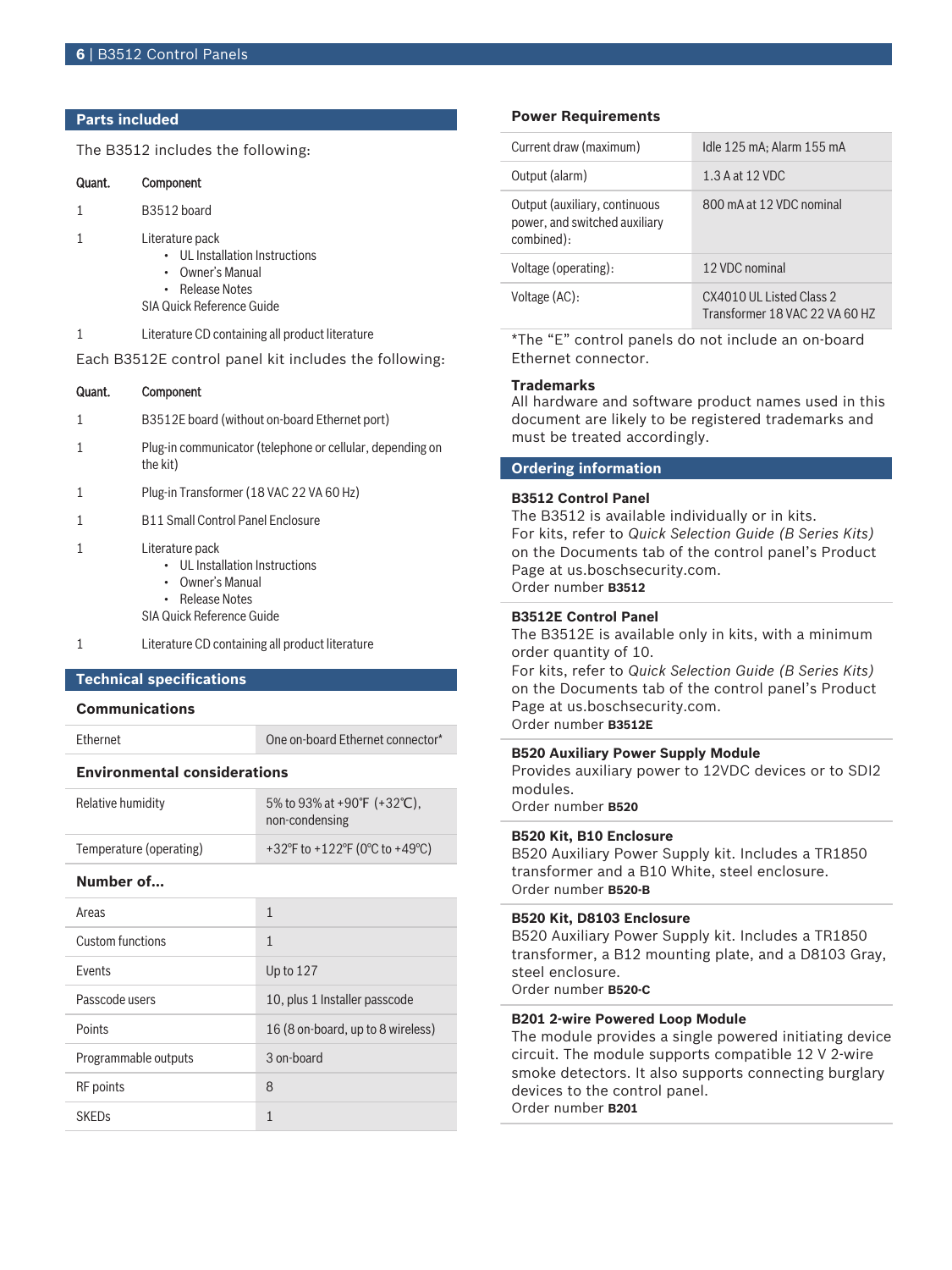#### **D122 Dual Battery Harness**

Harness with circuit breaker. Connects two batteries to a compatible control panel. Order number **D122**

# **D122L Dual Battery Harness with Long Leads**

Color-coded harness with circuit breaker and leads measuring 89 cm (35 in.). Connects 12 V batteries to compatible control panels. Order number **D122L**

#### **D126 Standby Battery (12 V, 7 Ah)**

A rechargeable sealed lead‑acid power supply used as a secondary power supply or in auxiliary or ancillary functions. Order number **D126**

#### **D1218 Battery (12 V, 18 Ah)**

A 12 V sealed lead‑acid battery for standby and auxiliary power with two bolt-fastened terminals. Includes hardware for attaching battery leads or spade connectors

Order number **D1218**

### **CX4010 Plug‑in Transformer**

For use in North America. 110 VAC primary voltage input. 18 VAC, 22 VA secondary input. Order number **CX4010**

#### **TR1850-CA Transformer**

For use in Canada. Plug-in transformer with input: 120 VAC, 60 Hz, 0.50 A; output 18 VAC, 50 VA output. Order number **TR1850-CA**

#### **D8004 Transformer Enclosure**

For applications such as fire alarm that might require a transformer enclosure. Order number **D8004**

#### **B8103 Enclosure**

White steel enclosure measuring 41 cm x 41 cm x 9 cm (16 in. x 16 in. x 3.5 in.). Order number **B8103**

# **D8103 Enclosure**

Grey steel enclosure measuring 41 cm x 41 cm x 9 cm (16 in. x 16 in. x 3.5 in.). Order number **D8103**

# **D8108A Attack Resistant Enclosure**

Grey steel enclosure measuring 41 cm x 41 cm x 9 cm (16 in. x 16 in. x 3.5 in.). UL Listed. Includes lock and key set. B520, B4512, and B5512 require the B12 mounting plate. Order number **D8108A**

# **D8109 Fire Enclosure**

Red steel enclosure measuring 40.6 cm x 40.6 cm x 8.9 cm (16 in. x 16 in. x 3.5 in). UL Listed. Includes a lock and key set. Order number **D8109**

#### **B10 Medium Control Panel Enclosure**

White, steel enclosure. Accepts an optional lock and tamper switch. Measures 35.6 cm x 31.8 cm x 7.6 cm (14 in x 12.5 in x 3 in). Order number **B10**

#### **B11 Small Control Panel Enclosure**

White, steel enclosure. Accepts an optional lock and tamper switch. Measures 27.8 cm x 25.9 cm x 8.32 cm (10.9 in x 10.2 in x 3.3 in). Order number **B11**

#### **B12 Mounting Plate for D8103 Enclosure**

Required for mounting select control panels and other devices in D8103, D8108A, D8109, or BATB Battery Box enclosures. Order number **B12**

#### **D101 Lock and Key Set**

Short-body lock set with one key supplied. Uses the D102 (#1358) replacement key. Order number **D101**

#### **D110 Tamper Switch**

Screw-on tamper switch that fits all enclosures. Shipped in packages of two. Order number **D110**

#### **ICP‑EZTS Dual Tamper Switch**

Combination tamper switch with a wire loop for additional tamper outputs. Order number **ICP-EZTS**

#### **RPS Kit (USB)**

Account management and control panel programming software with USB security key (dongle). Order number **D5500C-USB**

#### **Accessories**

### **SDI2 Inovonics Interface and Receiver Kit**

Kit containing B820 and EN4200 for use on SDI2 bus panels.

Order number **ENKIT-SDI2**